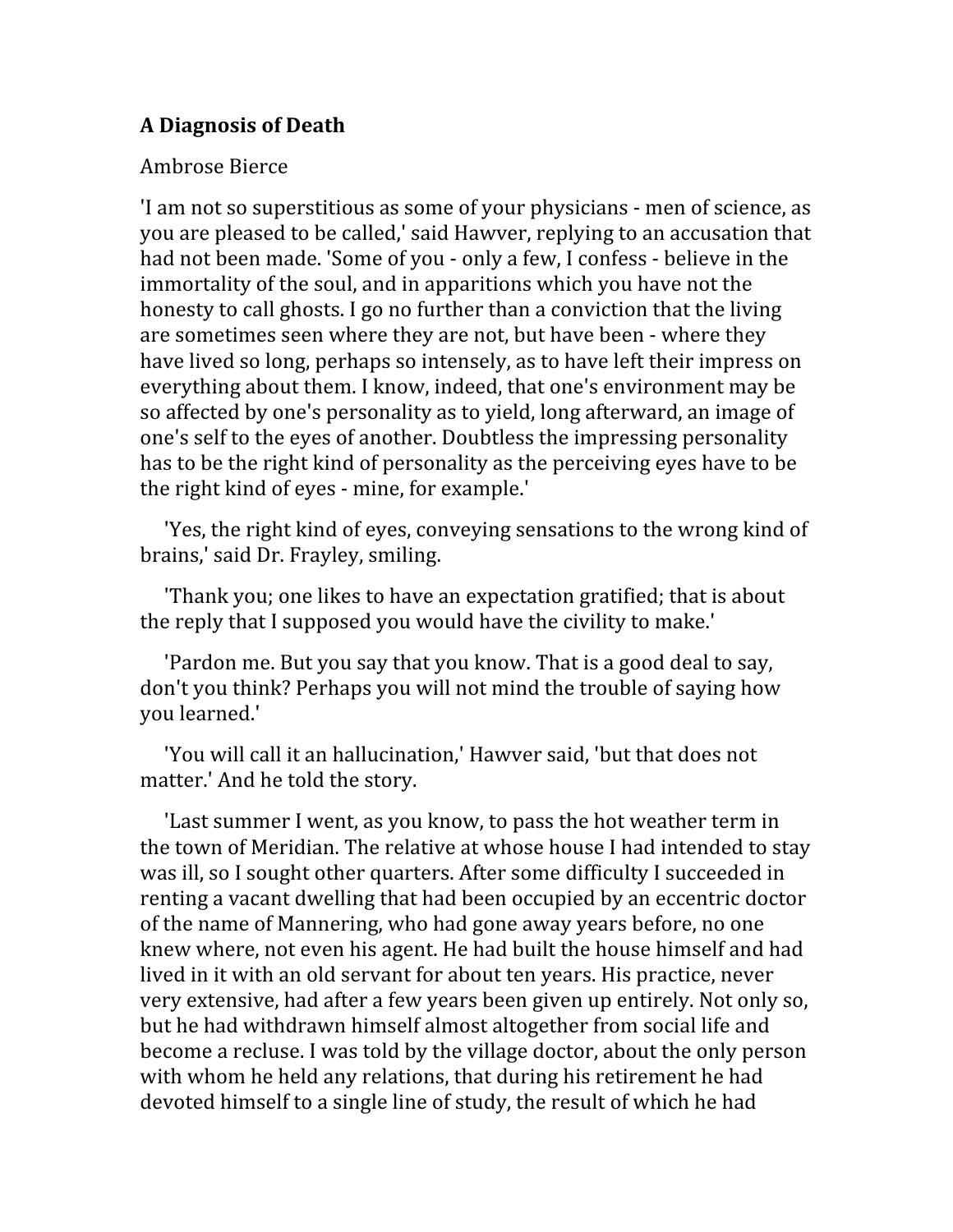expounded in a book that did not commend itself to the approval of his professional brethren, who, indeed, considered him not entirely sane. I have not seen the book and cannot now recall the title of it, but I am told that it expounded a rather startling theory. He held that it was possible in the case of many a person in good health to forecast his death with precision, several months in advance of the event. The limit, I think, was eighteen months. There were local tales of his having exerted his powers of prognosis, or perhaps you would say diagnosis; and it was said that in every instance the person whose friends he had warned had died suddenly at the appointed time, and from no assignable cause. All this, however, has nothing to do with what I have to tell; I thought it might amuse a physician.

## < 2 >

 'The house was furnished, just as he had lived in it. It was a rather gloomy dwelling for one who was neither a recluse nor a student, and I think it gave something of its character to me ‐ perhaps some of its former occupant's character; for always I felt in it a certain melancholy that was not in my natural disposition, nor, I think, due to loneliness. I had no servants that slept in the house, but I have always been, as you know, rather fond of my own society, being much addicted to reading, though little to study. Whatever was the cause, the effect was dejection and a sense of impending evil; this was especially so in Dr. Mannering's study, although that room was the lightest and most airy in the house. The doctor's life‐size portrait in oil hung in that room, and seemed completely to dominate it. There was nothing unusual in the picture; the man was evidently rather good looking, about fifty years old, with iron‐ grey hair, a smooth‐shaven face and dark, serious eyes. Something in the picture always drew and held my attention. The man's appearance became familiar to me, and rather "haunted" me.

 'One evening I was passing through this room to my bedroom, with a lamp - there is no gas in Meridian. I stopped as usual before the portrait, which seemed in the lamplight to have a new expression, not easily named, but distinctly uncanny. It interested but did not disturb me. I moved the lamp from one side to the other and observed the effects of the altered light. While so engaged I felt an impulse to turn round. As I did so I saw a man moving across the room directly toward me! As soon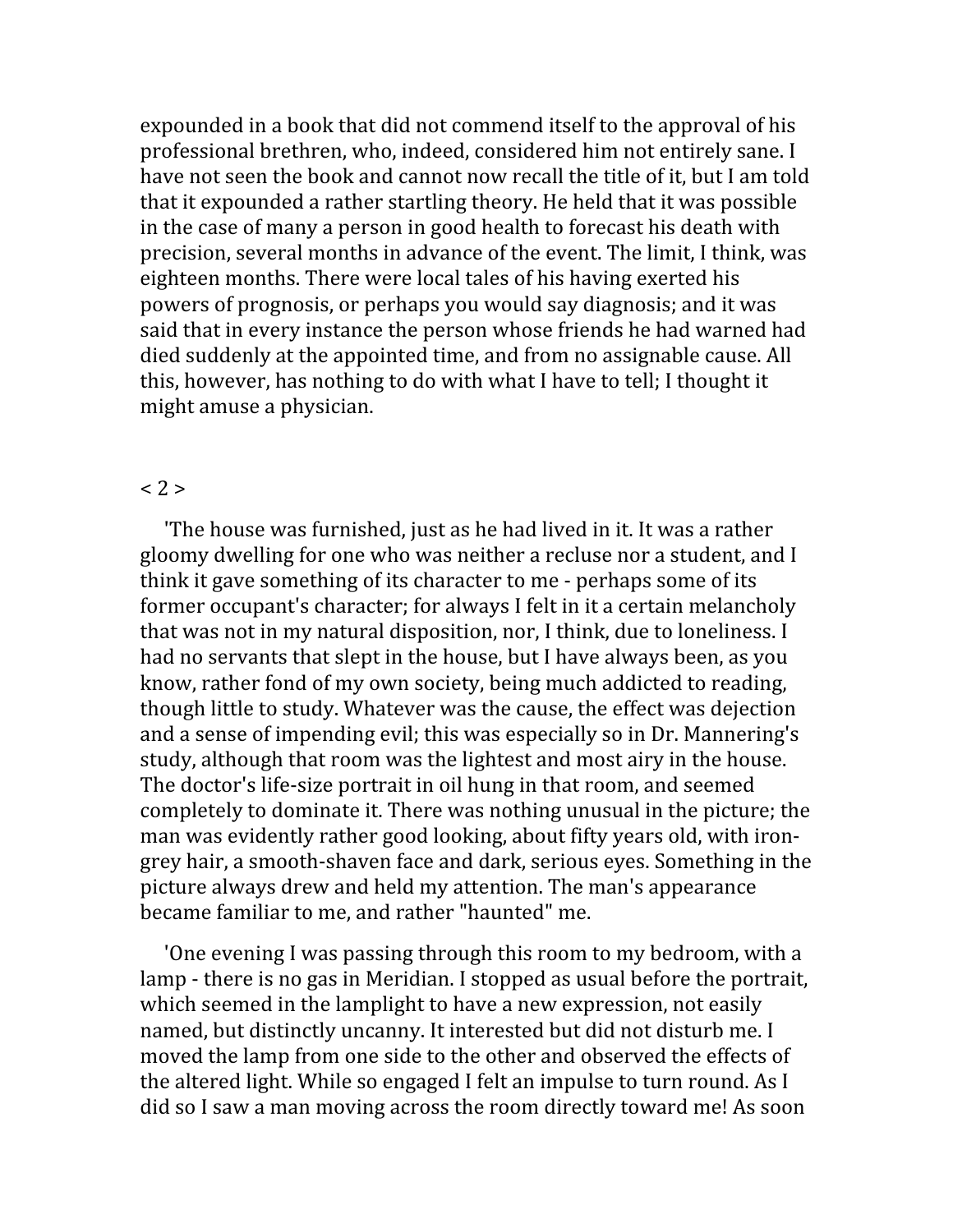as he came near enough for the lamplight to illuminate the face I saw that it was Dr. Mannering himself; it was as if the portrait were walking!

 '"I beg your pardon," I said, somewhat coldly, "but if you knocked I did not hear."

 'He passed me, within an arm's length, lifted his right forefinger, as in warning, and without a word went on out of the room, though I observed his exit no more than I had observed his entrance.

 'Of course, I need not tell you that this was what you will call a hallucination and I call an apparition. That room had only two doors, of which one was locked; the other led into a bedroom, from which there was no exit. My feeling on realizing this is not an important part of the incident.

## $< 3 >$

 'Doubtless this seems to you a very commonplace "ghost story" ‐ one constructed on the regular lines laid down by the old masters of the art. If that were so I should not have related it, even if it were true. The man was not dead; I met him to‐day in Union Street. He passed me in a crowd.'

 Hawver had finished his story and both men were silent. Dr. Frayley absently drummed on the table with his fingers.

 'Did he say anything to‐day?' he asked ‐ 'anything from which you inferred that he was not dead?'

Hawver stared and did not reply.

 'Perhaps,' continued Frayley,' he made a sign, a gesture ‐ lifted a finger, as in warning. It's a trick he had ‐ a habit when saying something serious - announcing the result of a diagnosis, for example.'

 'Yes, he did ‐ just as his apparition had done. But, good God! did you ever know him?'

Hawver was apparently growing nervous.